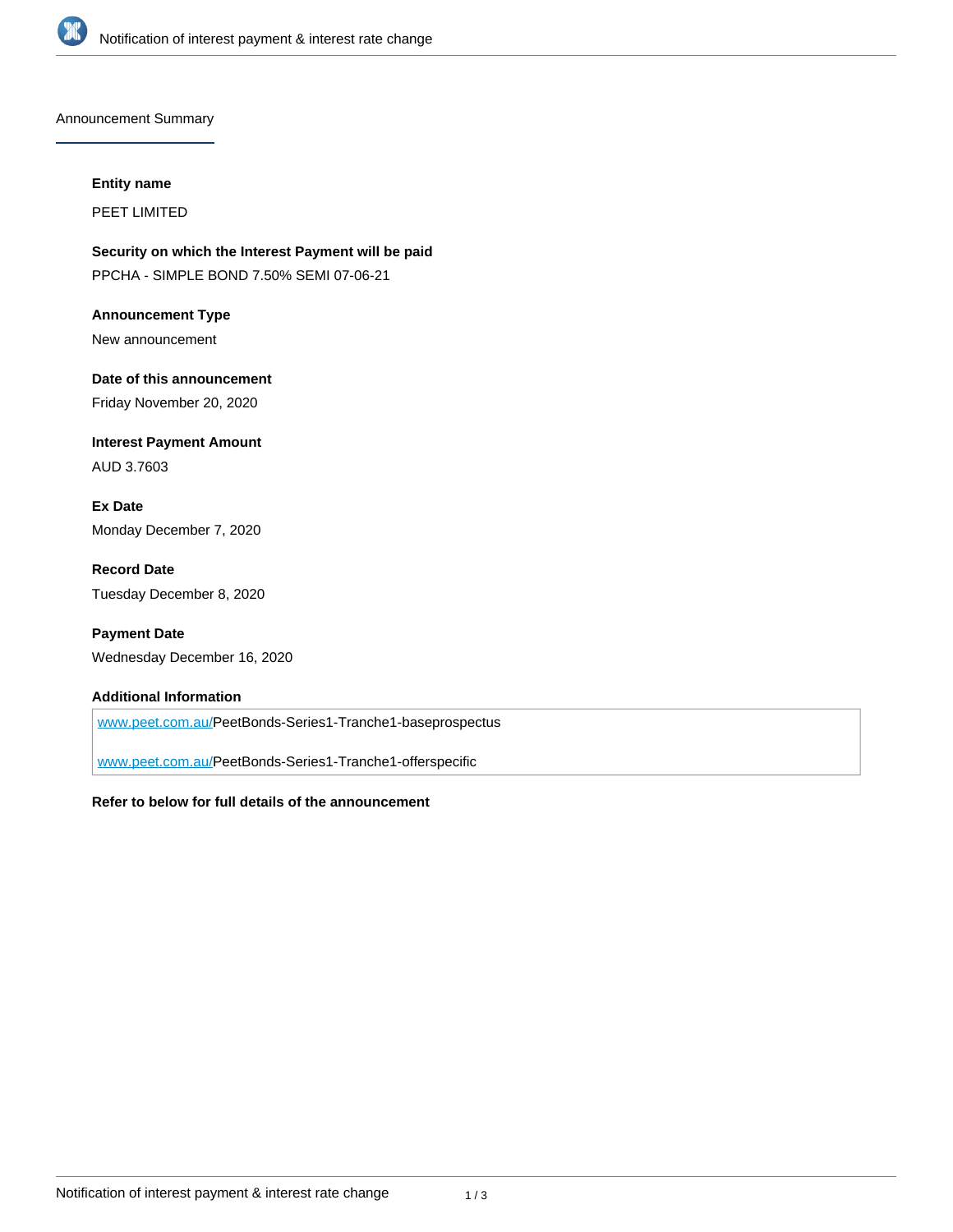

Announcement Details

Part 1 - Entity and announcement details

### **1.1 Name of +Entity**

PEET LIMITED

**1.2 Registered Number Type ACN** 

**Registration Number**

008665834

# **1.3 ASX issuer code**

PPC

# **1.4 The announcement is**

New announcement

### **1.5 Date of this announcement**

Friday November 20, 2020

**1.6 ASX +Security Code for Interest Payment** PPCHA

**ASX +Security Description** SIMPLE BOND 7.50% SEMI 07-06-21

Part 2A - Interest period dates and interest payment details

| 2A.1 Payment date                                              | 2A.2 + Record Date                                                           |
|----------------------------------------------------------------|------------------------------------------------------------------------------|
| Wednesday December 16, 2020                                    | Tuesday December 8, 2020                                                     |
| 2A.3 Ex-Date                                                   | 2A.4 First day of payment period                                             |
| Monday December 7, 2020                                        | Tuesday June 16, 2020                                                        |
| 2A.5 Last day of payment period                                | 2A.6 Number of days in the payment period                                    |
| Tuesday December 15, 2020                                      | 183                                                                          |
| 2A.7 Interest rate expressed as a per annum rate<br>7.500000 % | 2A.8 Interest rate pro-rated for the number of days in the<br>payment period |
|                                                                | 3.760300 %                                                                   |
|                                                                |                                                                              |